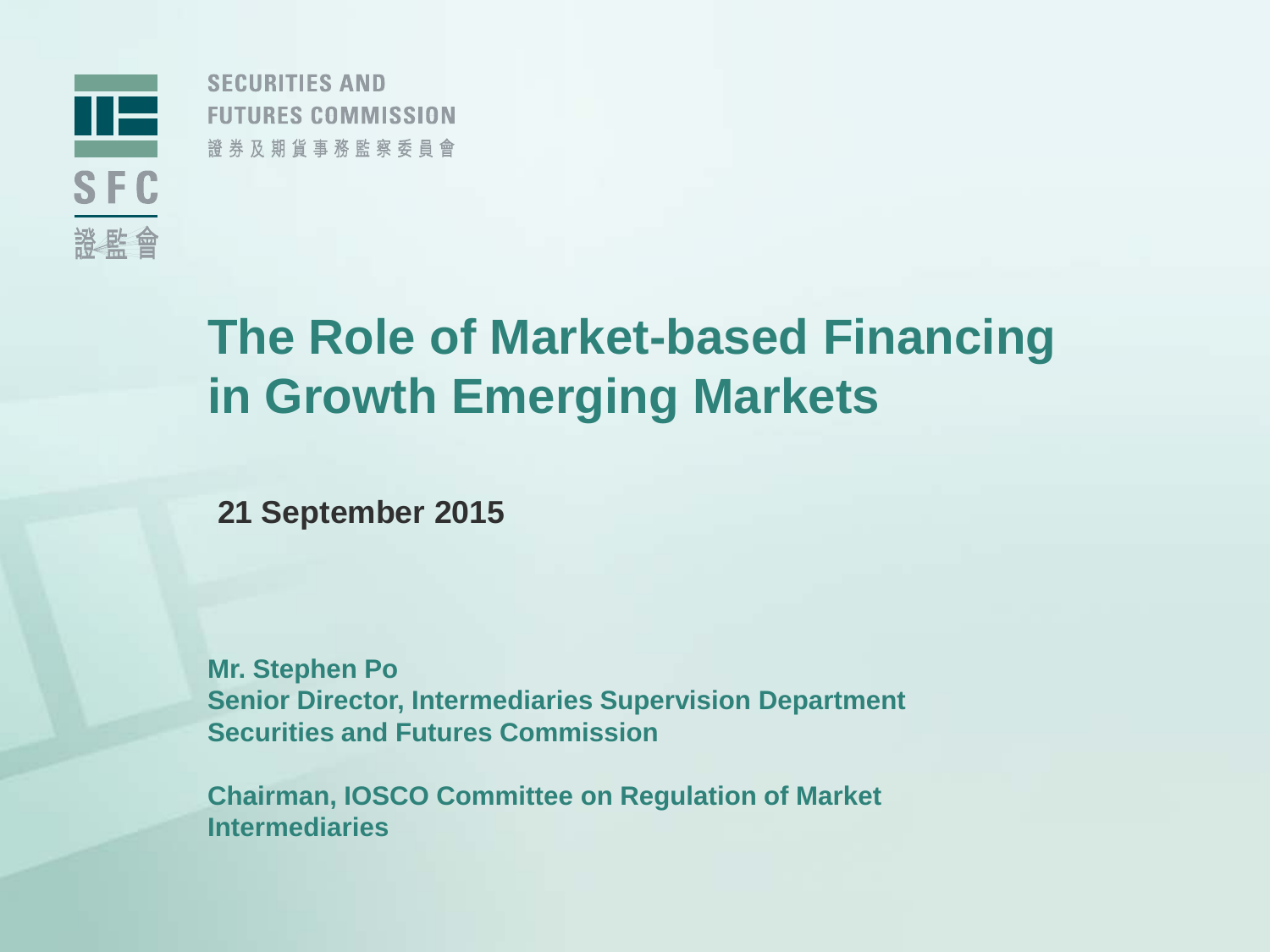### **Part I – Regulatory, market and technology challenges**

- **Part II – Transformation of market-based financing**
- **Part III – Ideas for the development of marketbased financing**

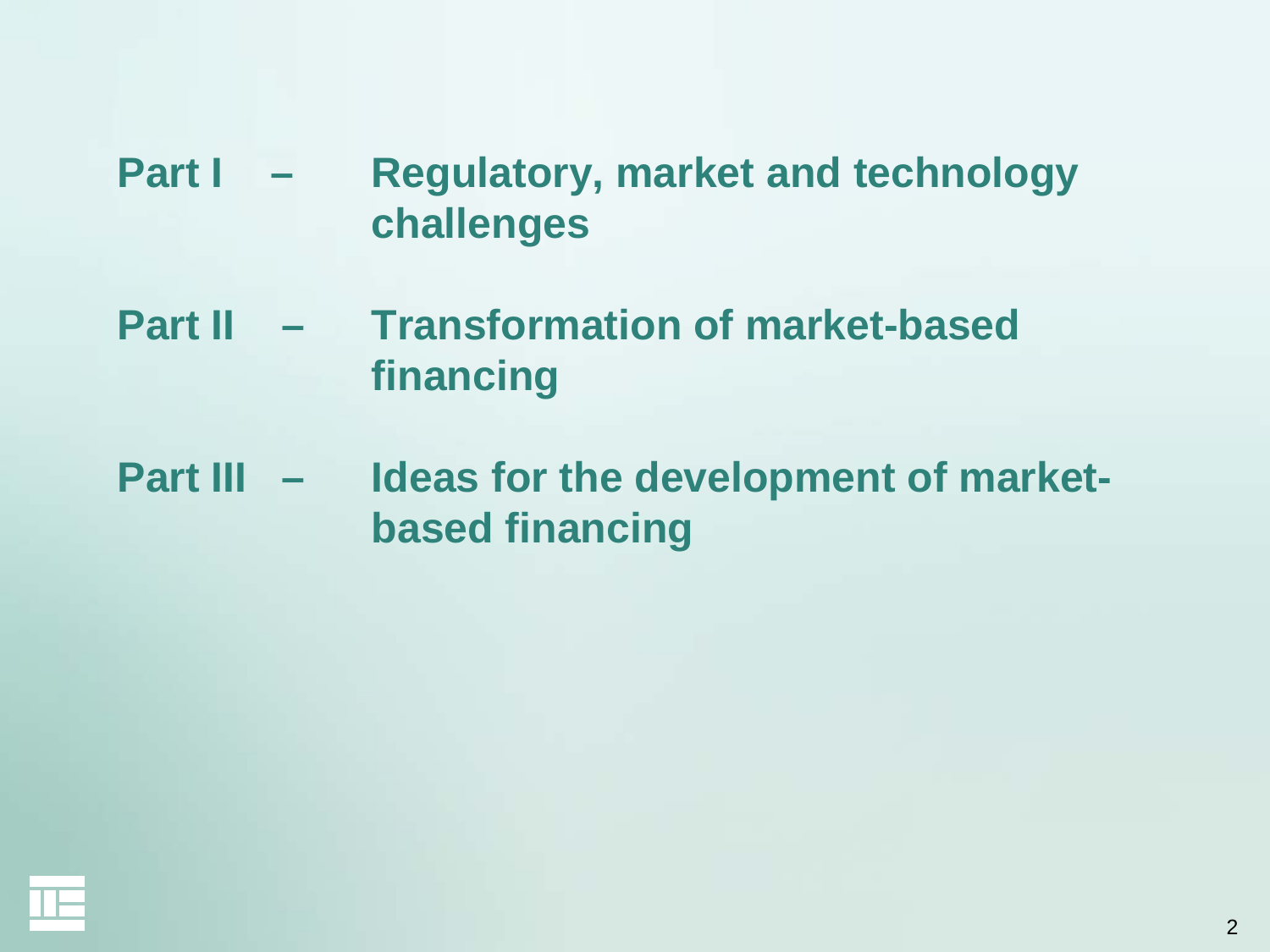### **Part I**

# **The industry is now facing regulatory, market and technology challenges**

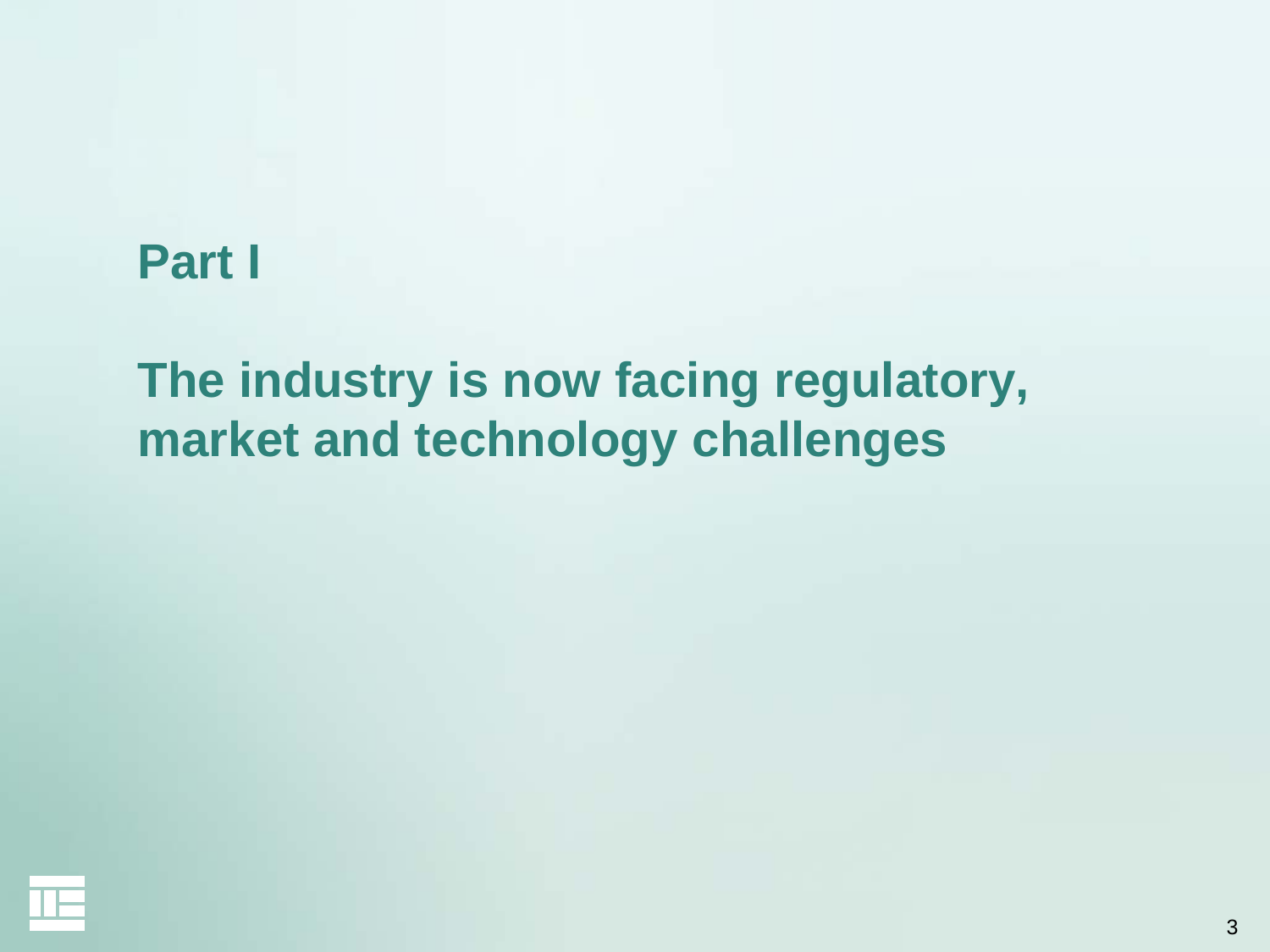## **Regulatory reform is still ongoing**

- **G-SIFI**
- **Stringent capital requirements like Basel III**
- **Heightened regulations on OTC derivatives**
- **Resolution and recovering plan**
- **US Dodd–Frank Act**
- **Commission unbundling/senior manager regime in UK**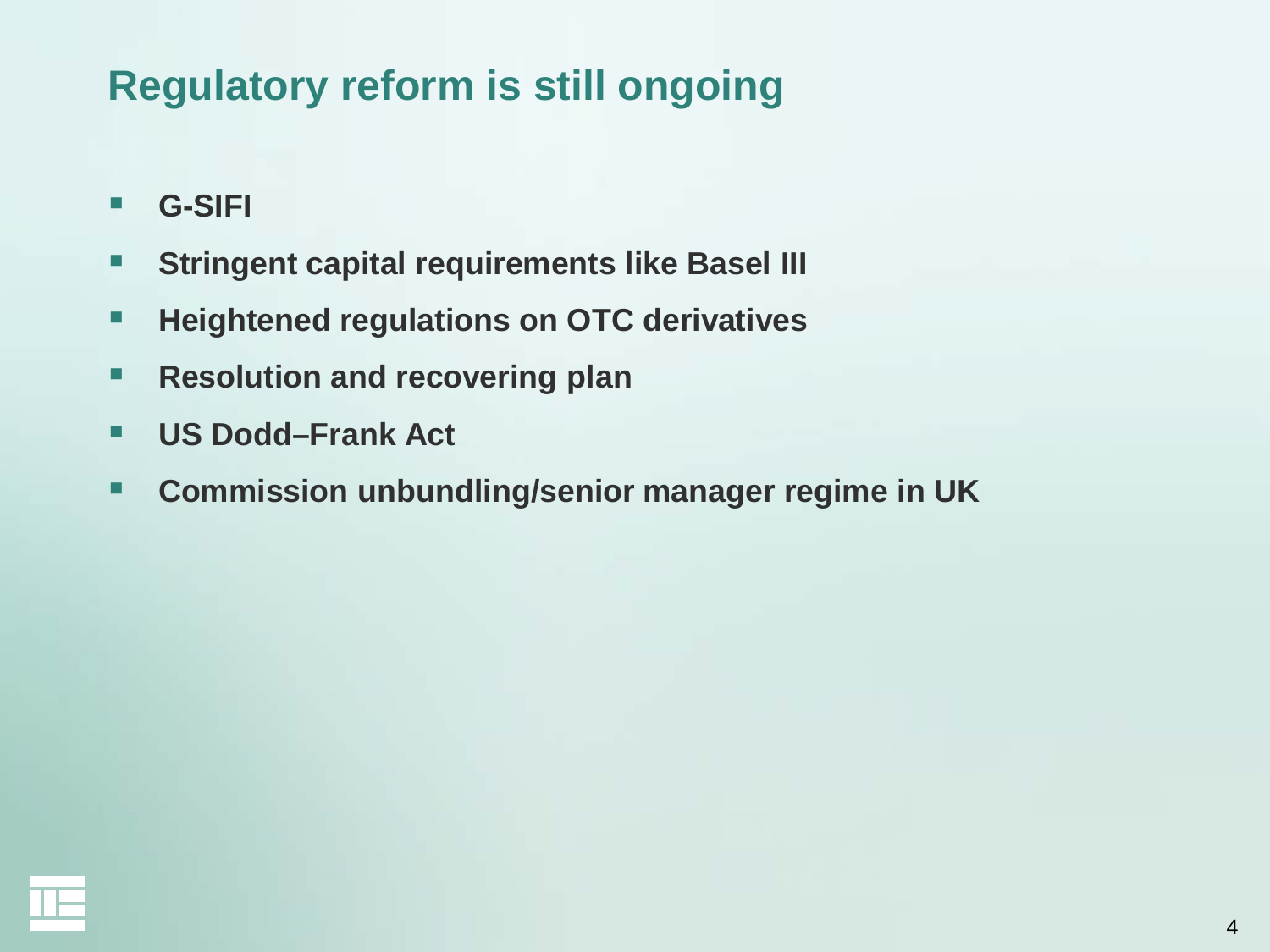### **Compliance prosecution is active which means higher compliance costs for the industry**

- **FX manipulation, LIBOR fixing**
- **High frequency trading**
- **Dark pool**
- **Money laundering**
- **Insider dealing / cyber hacking / fraud**

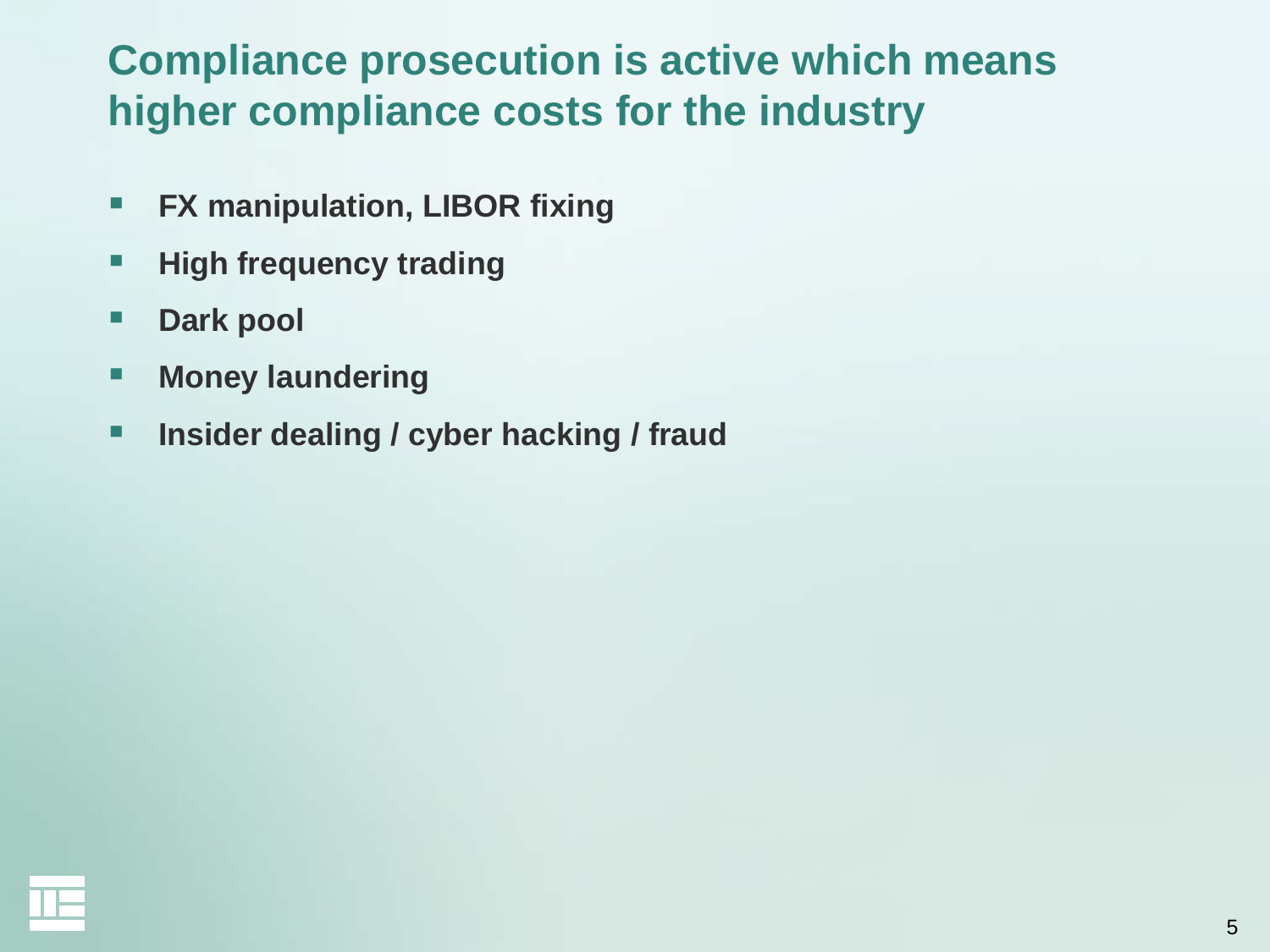### **Low growth in a matured or static market environment**

- **Deleveraging means firms can't lend more to customers**
- **Investing in new lines of business not generating ROE**
- **Firms become risk-adversive and neglect customers' needs**
- **Lack of investment in technology and system development**

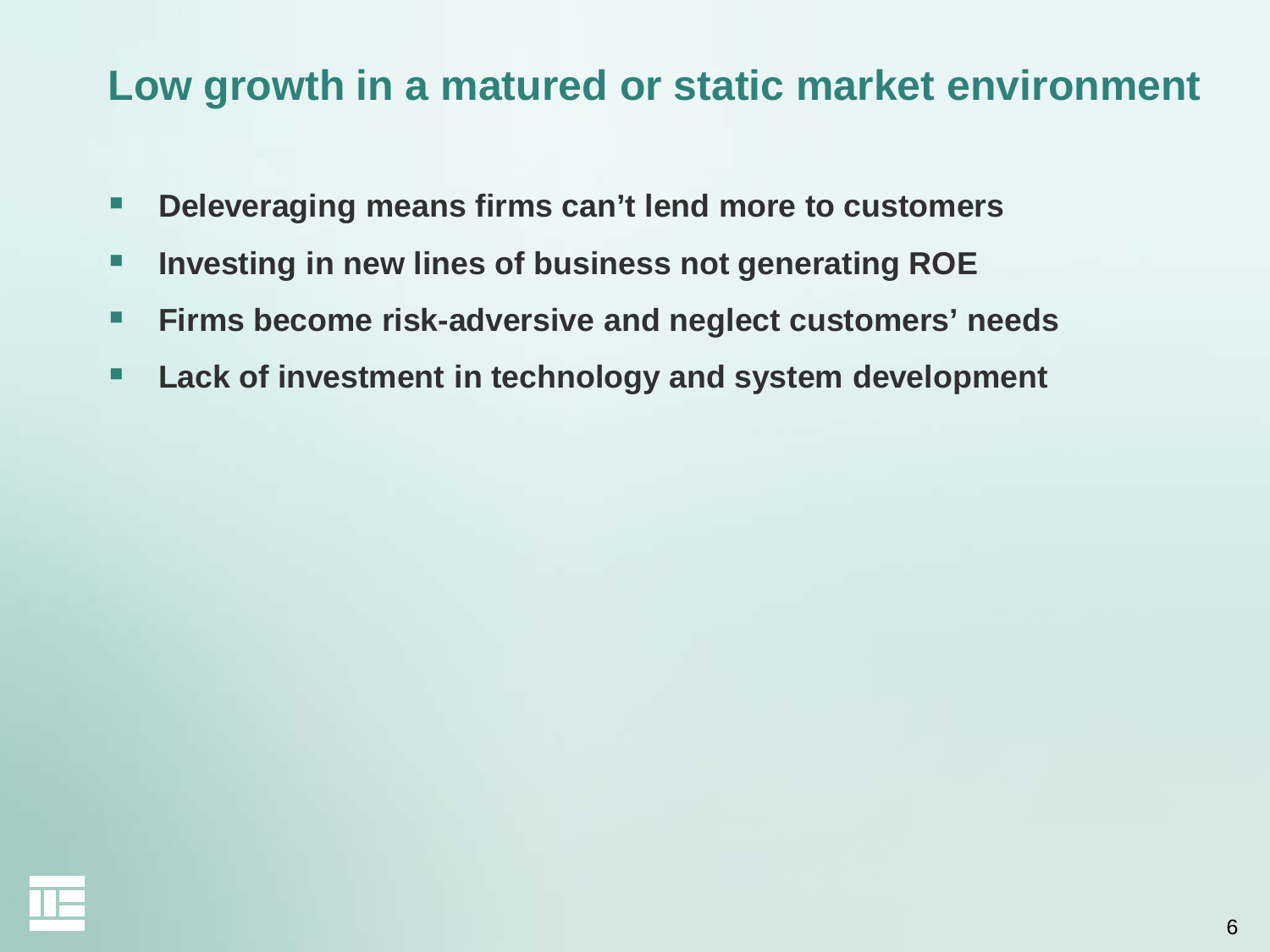### **Revolution of technology makes all existing business highly vulnerable**

- **Artificial intelligence replaces human workers**
- Lower communication and transaction costs facilitate **development of new trading/lending platform like P2P lending**
- **Personalized services like robo advice to be provided to mass customers at low costs**
- **Non traditional competitors like IT & telecommunication firms have entered into specific financial services sector like payment system**

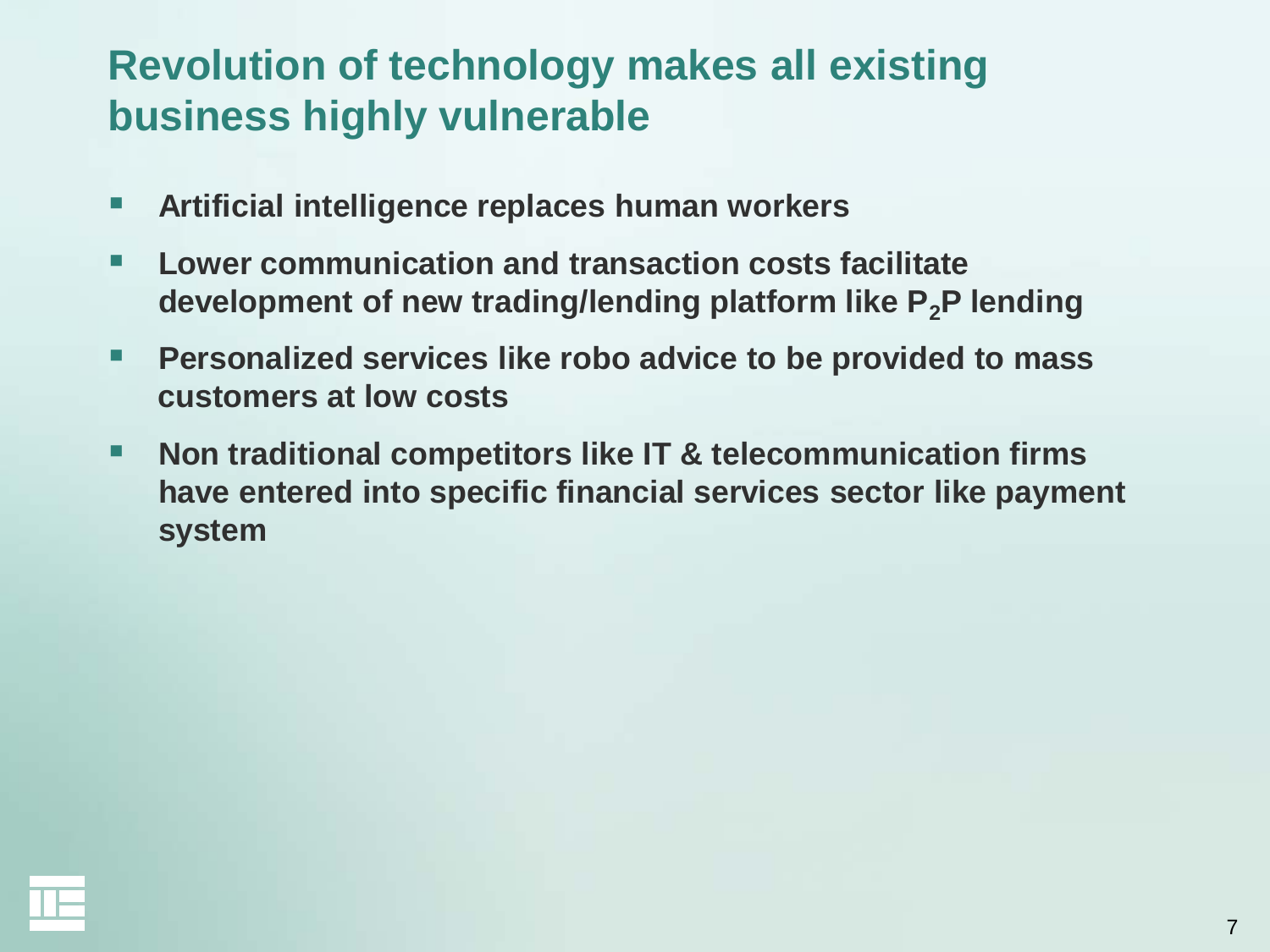**Do you have the DNA to change and adapt to the challenges?**

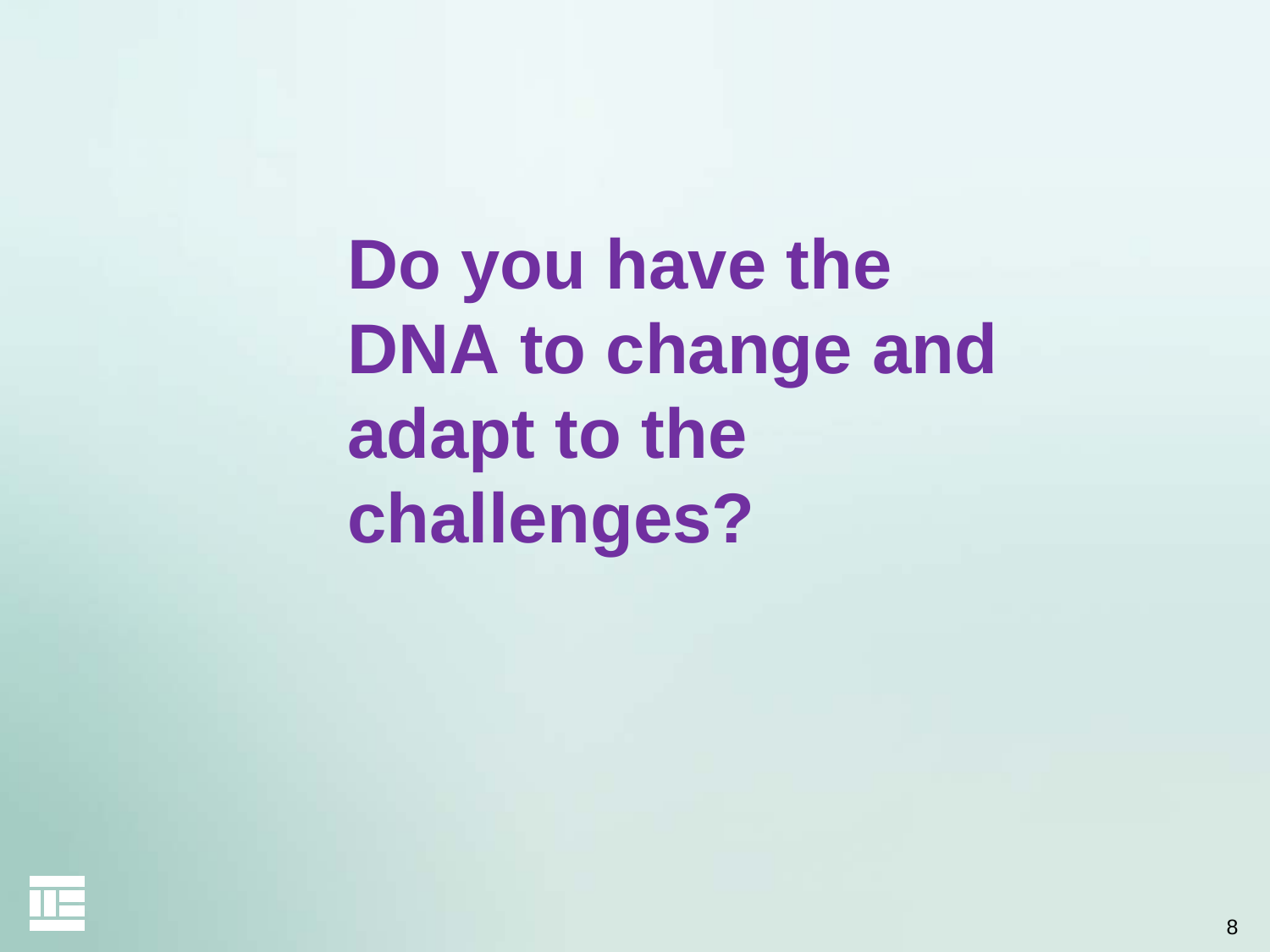## **Part II**

## **Transformation of market-based financing**

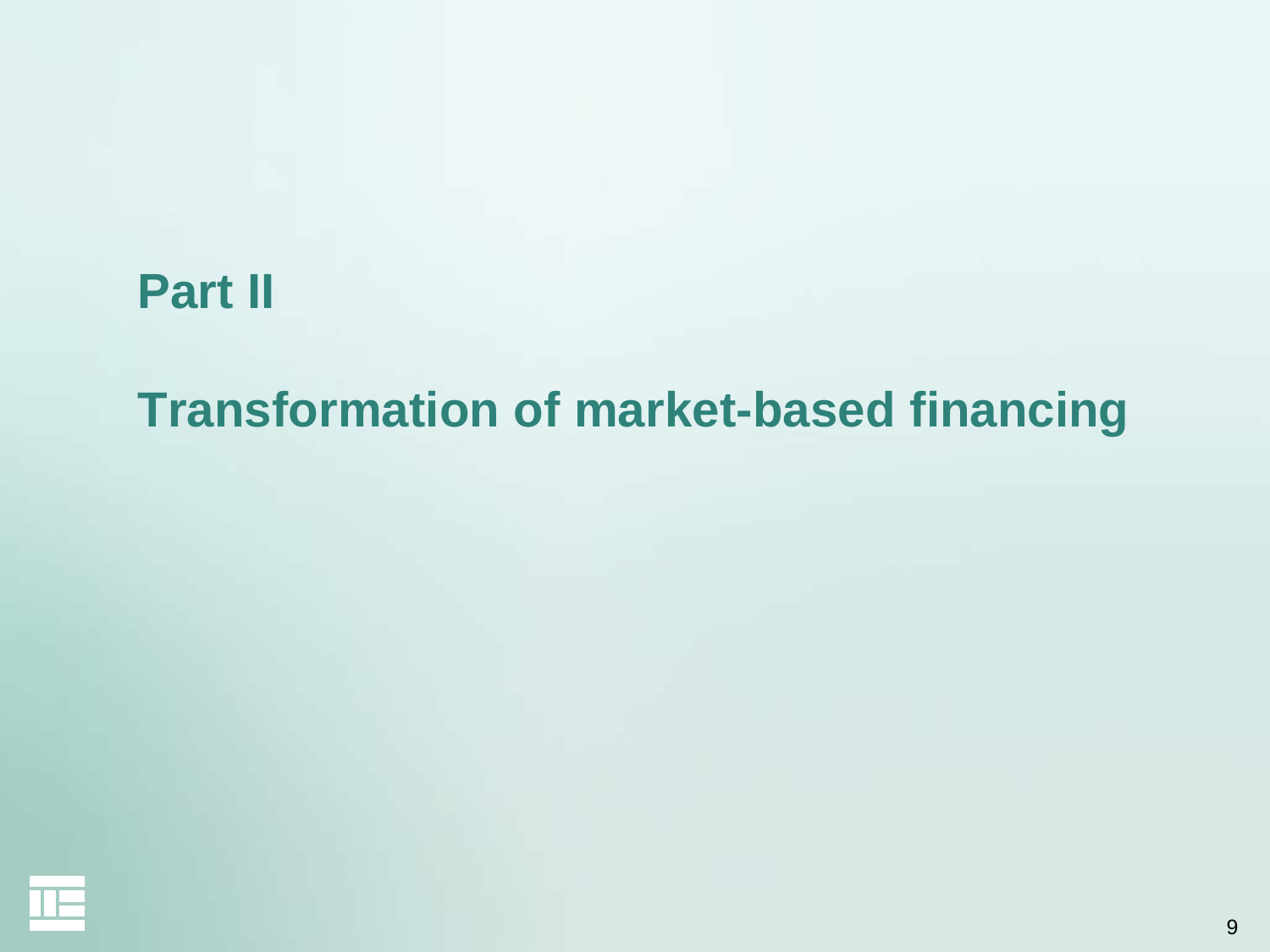### **Sources of financing (traditional & non-traditional)**

- **Internal equity finance, represented by owners' personal savings**
- **Trade credit**
- **Bank funding**
- **Venture capital**
- **External equity i.e. business angels**
- **Capital market**
	- **Equity**
	- Debt
- **Crowdfunding**

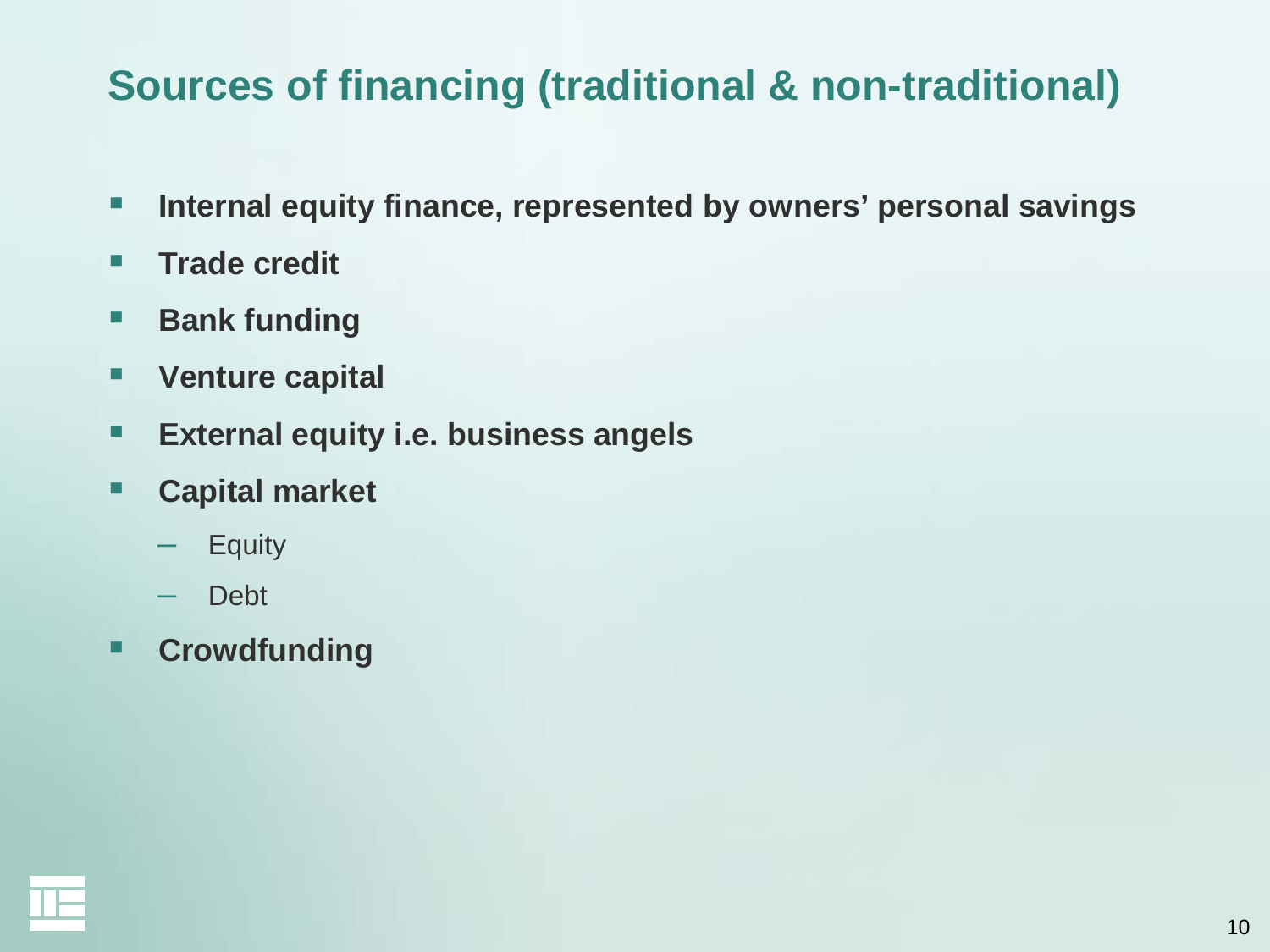# **Financing through capital markets**

- **Companies have largely relied on bank loans for financing rather than capital markets**
- Since the Global Financial Crisis, access to bank lending has **become more restricted following bank deleveraging and stringent Basel III capital requirements**
- **A greater need for capital markets (both equity and debt) to play a stronger role as source of financing for companies**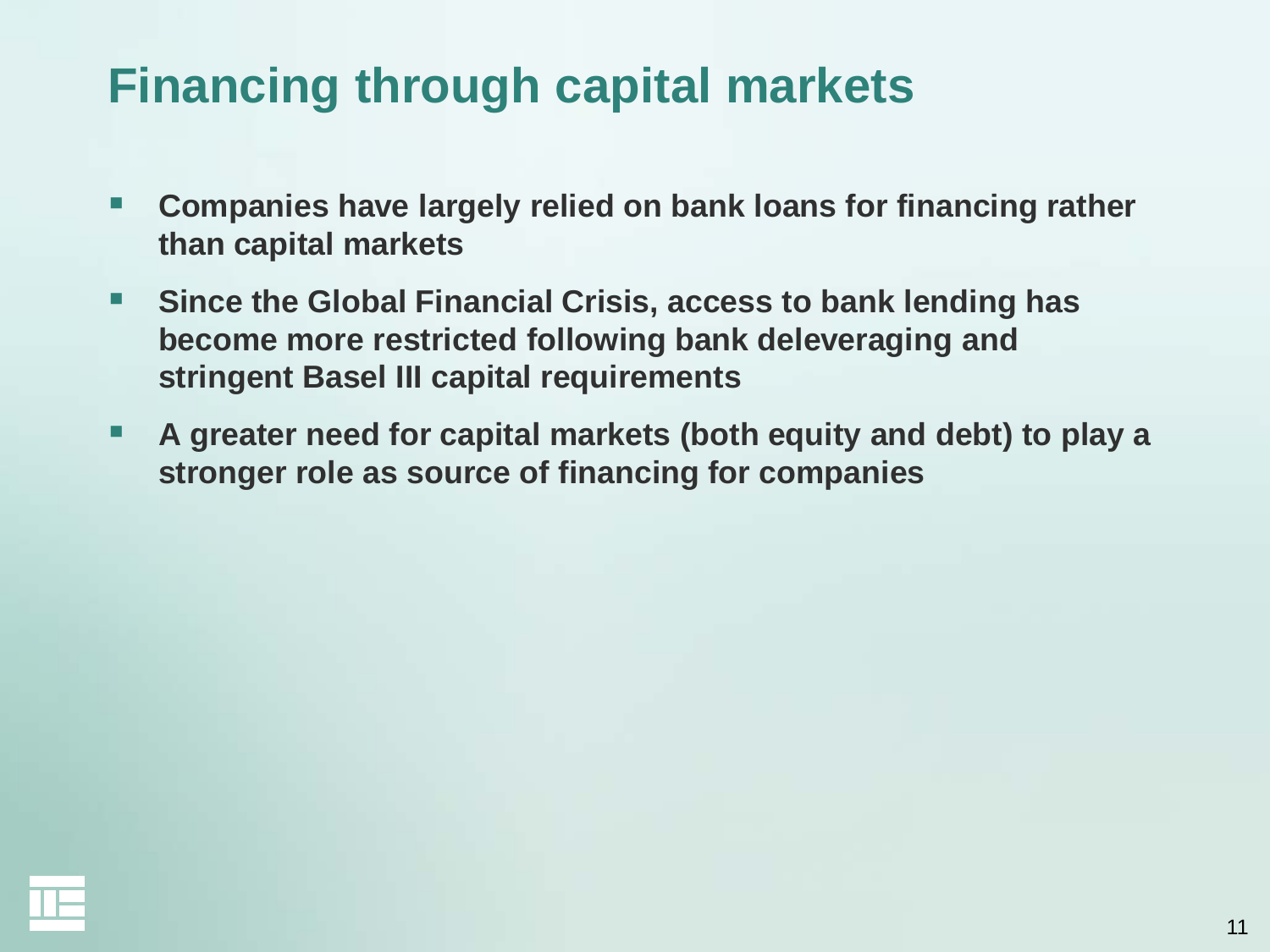# **Benefits of financing through capital markets**

- Better access to capital for growth with opportunities to raise **funds both at the time of listing and at later stages**
- **Higher profile and visibility in the market**
- **Increased corporate transparency to gain recognition from the investing public**
- **IMPROVED CORPORATE GOVERTANCE AS A result of listing requirements to help improve management efficiency and information flow**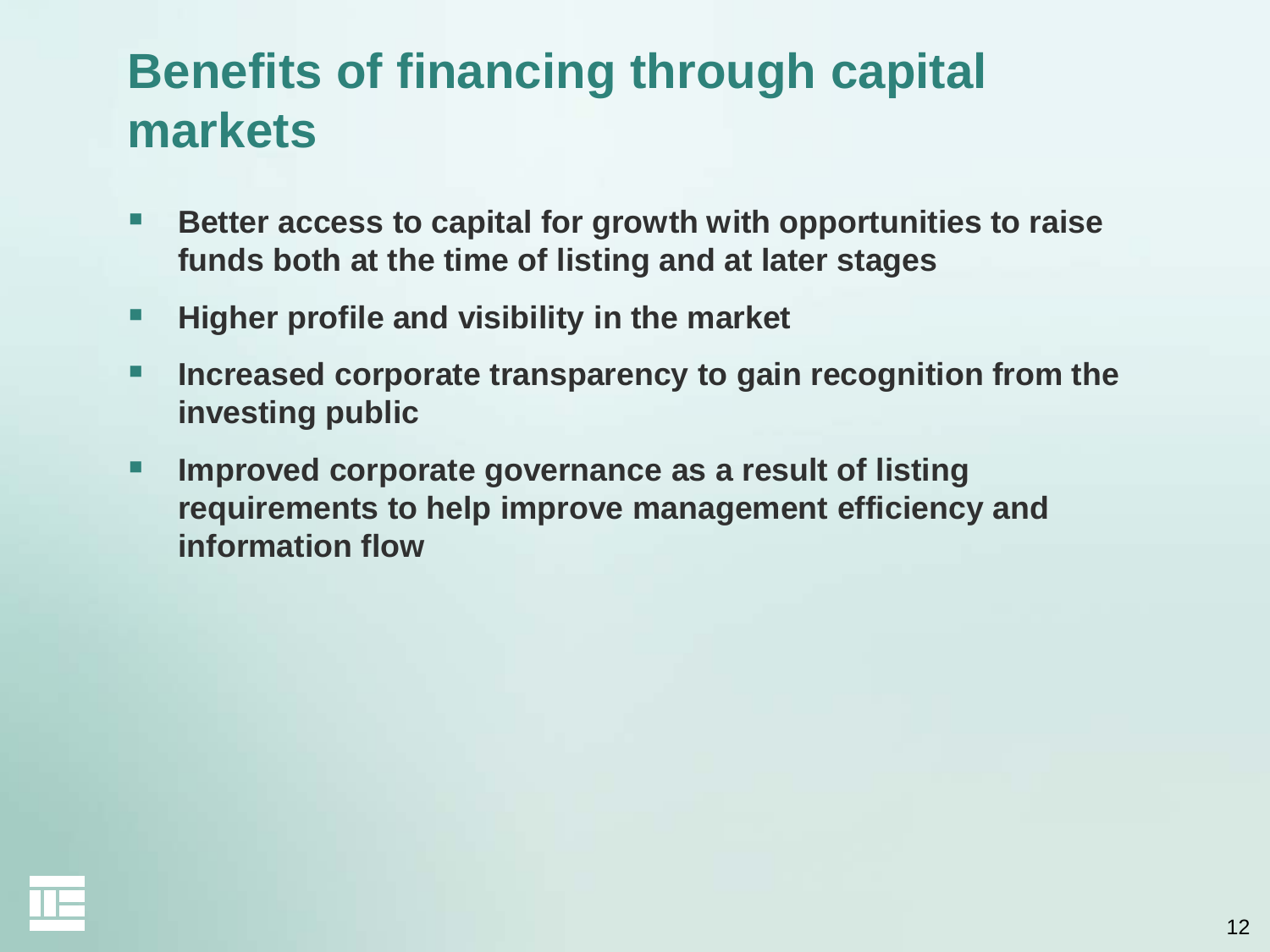## **Multi-tiered equity capital markets have been increasingly important in providing finances for firms to access market-based financing**

- **Providing companies of varying size with specific entry and regulatory requirements tailored to their characteristics at lower listing cost compared to the main market**
- **Designating specific market segment for small companies within the main exchange**
- **Building a wider investor base on a transparent and compliant platform**

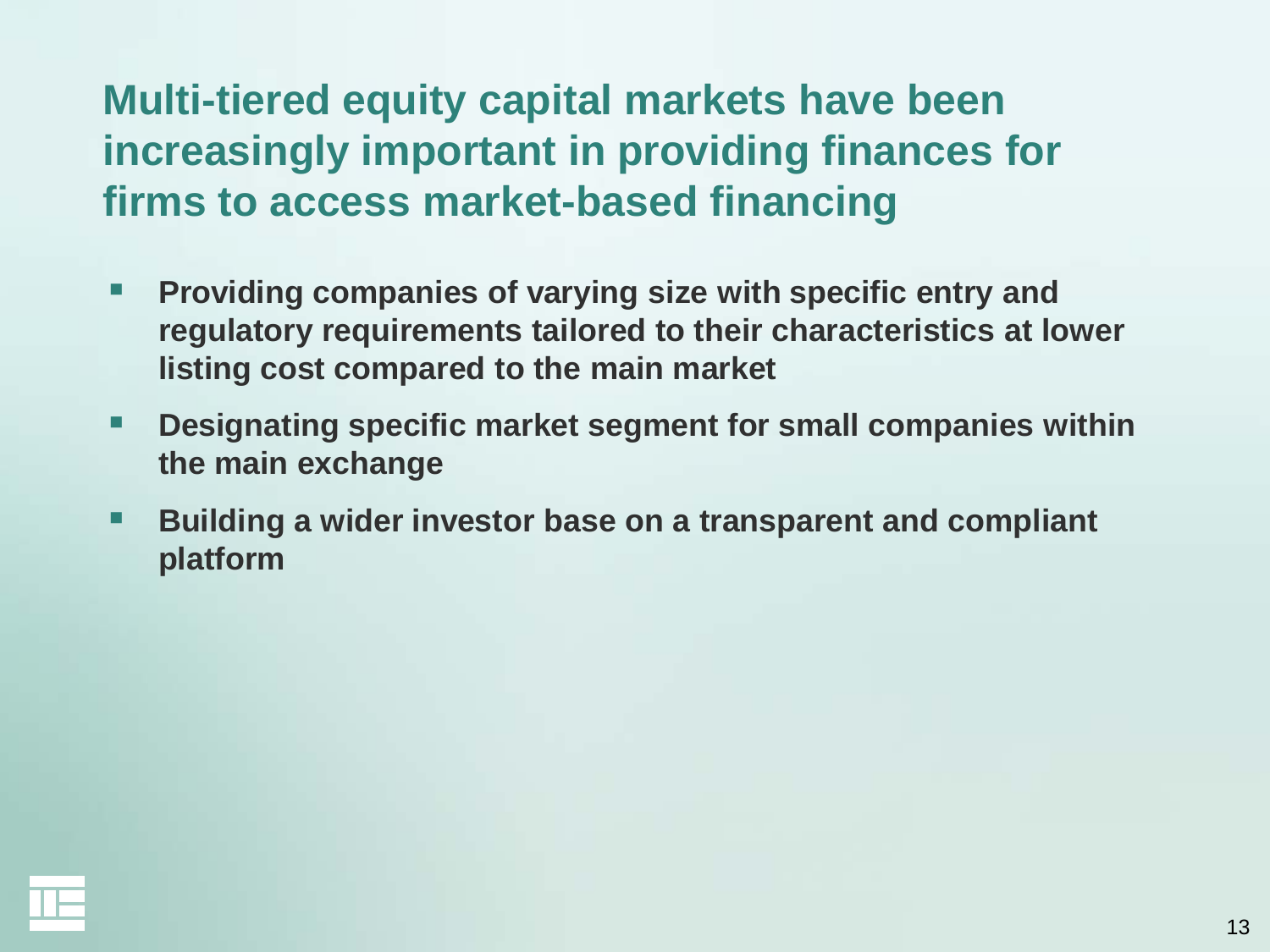### **Examples of multi-tiered equity capital markets**

- **National Equities Exchange and Quotations (NEEQ) was established in China in 2013 to address the different needs of firms of varying size and stages of developments**
- **A new market designed for small firms named KONEX was launched under Korea Exchange in July 2013**
- **MESDAQ under Bursa Malaysia was re-launched as a sponsordriven alternative market in 2009**
- **Catalist is a Singapore Exchange – regulated but sponsor supervised market for rapidly growing enterprises**
- **Growth Enterprise Market (GEM) is an alternative stock market for high-growth enterprises operated by the Stock Exchange of Hong Kong**
- **The Securities Exchange of Thailand (SET) has operated the market for alternative investment since 1999**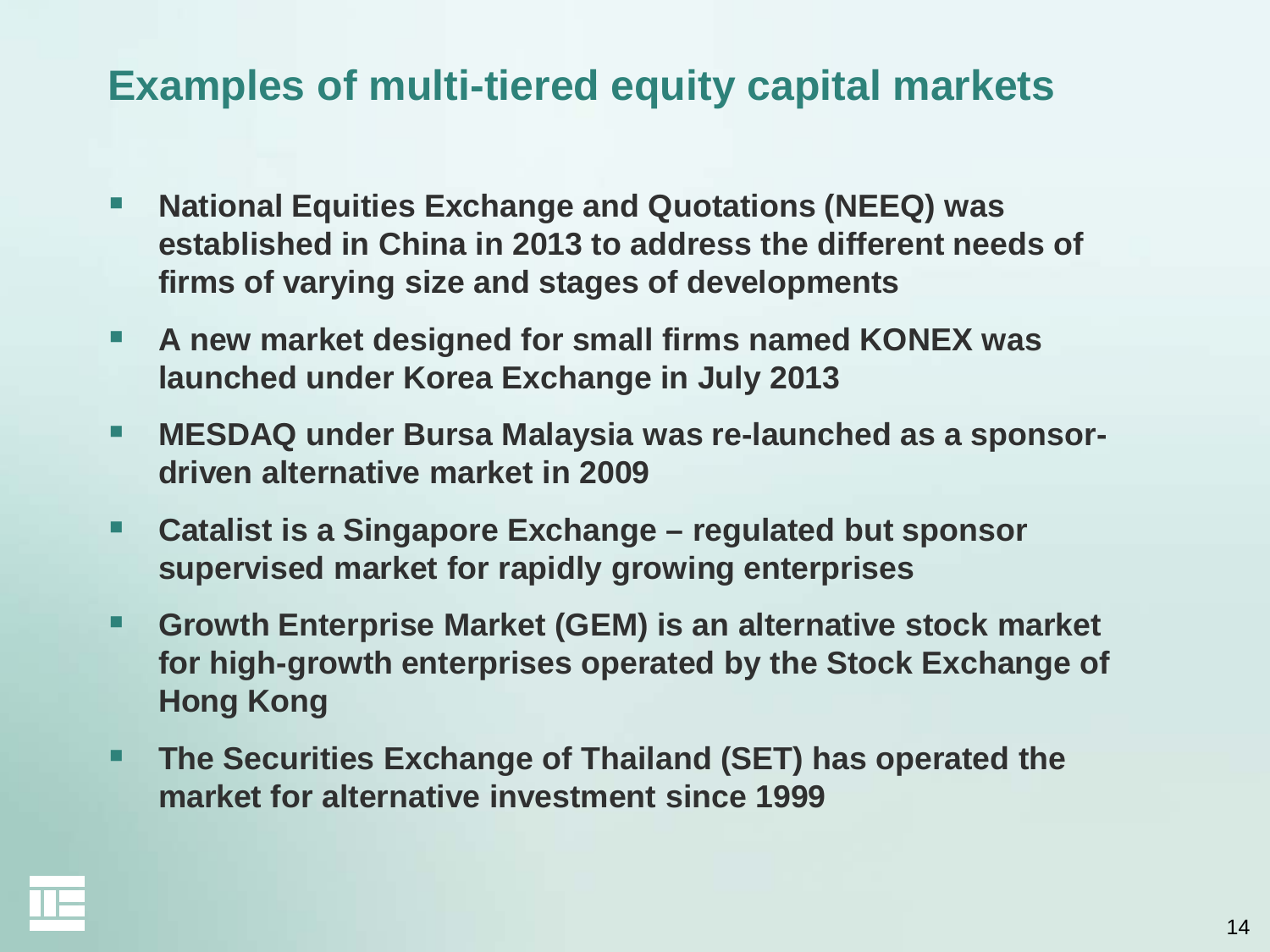#### **Debt capital market**

- **ISSUING debt securities has become a better option during recent low interest rates environment**
- **Due to market structure, small firms rarely participate in corporate bond markets**

**Breakdown of issues in the Bond Markets as of 30 June 2012**

| <b>Issuer</b>                     | <b>Outstanding Amount (USD</b><br><b>Billion</b> ) | $\frac{6}{6}$ |
|-----------------------------------|----------------------------------------------------|---------------|
| <b>Government</b>                 | 3,743                                              | 62            |
| <b>Financial Institutions</b>     | 1,345                                              | 23            |
| <b>Non-Financial Institutions</b> | 915                                                | 15            |

 **Listing and compliance costs are likely to be the main deterrent factors for issuing debt securities**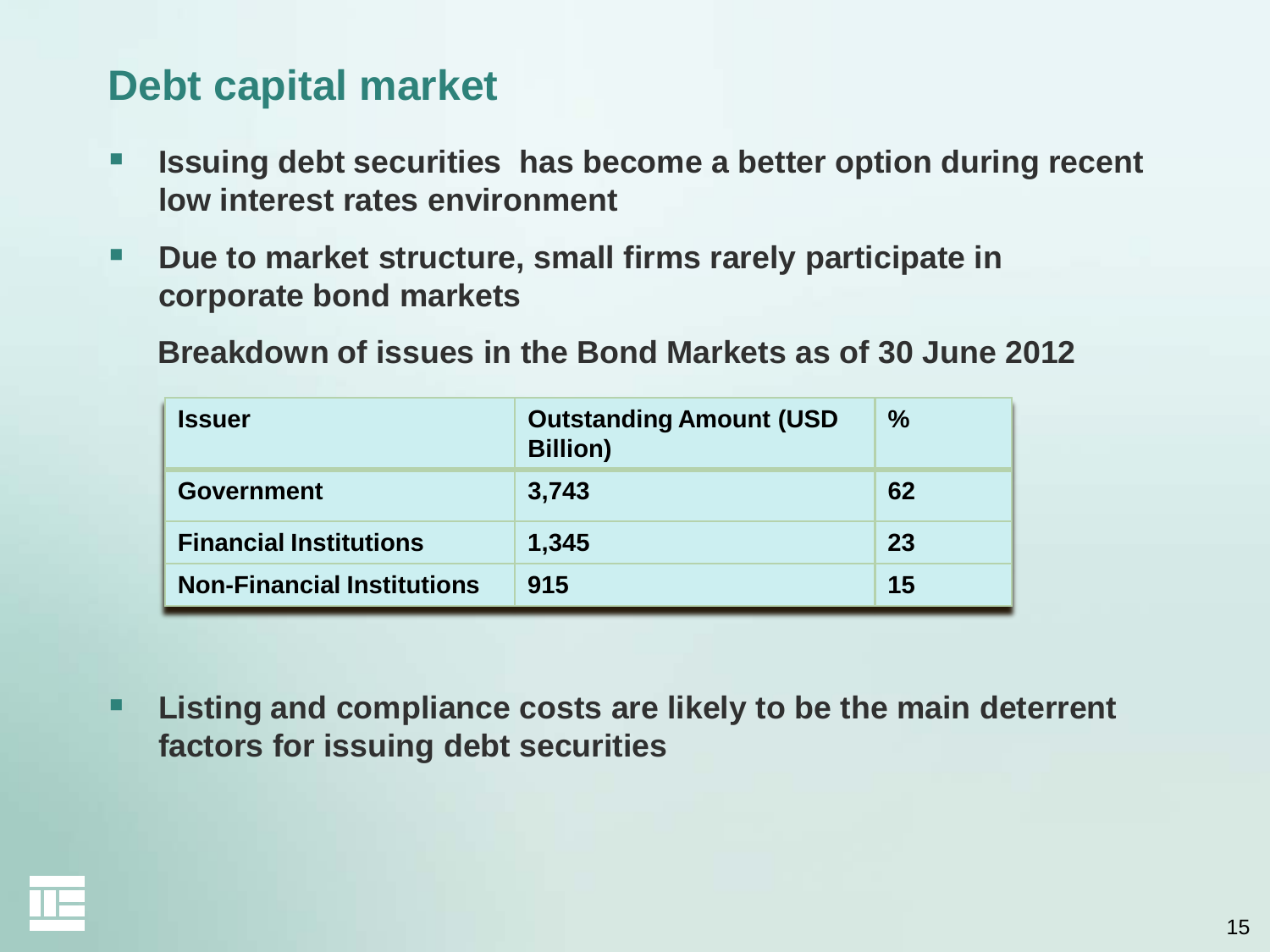### **Online trading platform provides attractive venture of corporate debt securities**

- **Euronxt has announced plans to promote the issuance of corporate bonds by SMEs via its Alternext Capital Markets Platform. Several regional stock exchanges in Germany have launched SMEs debt platforms**
- **There is a new movement for creating an SME bond market in Korea and China. For example, a qualified institutional buyer (QIB) system was established for SME bond trading in Korea in 2012**
- **The price transparency and the ease of exit created by tradable debt makes corporate debts offer more attractive investments for venture capitalists**

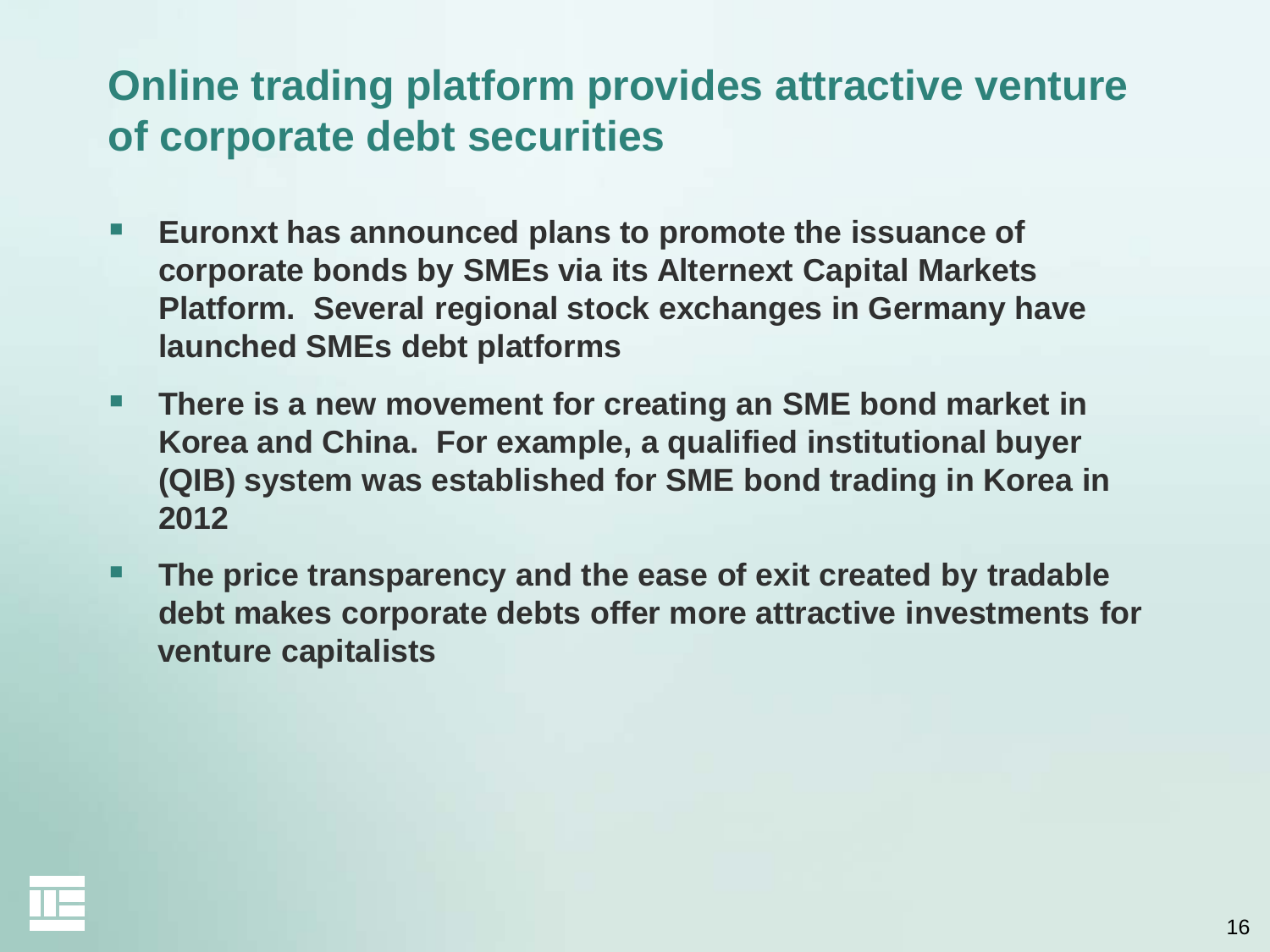### **Size and growth of crowdfunding**



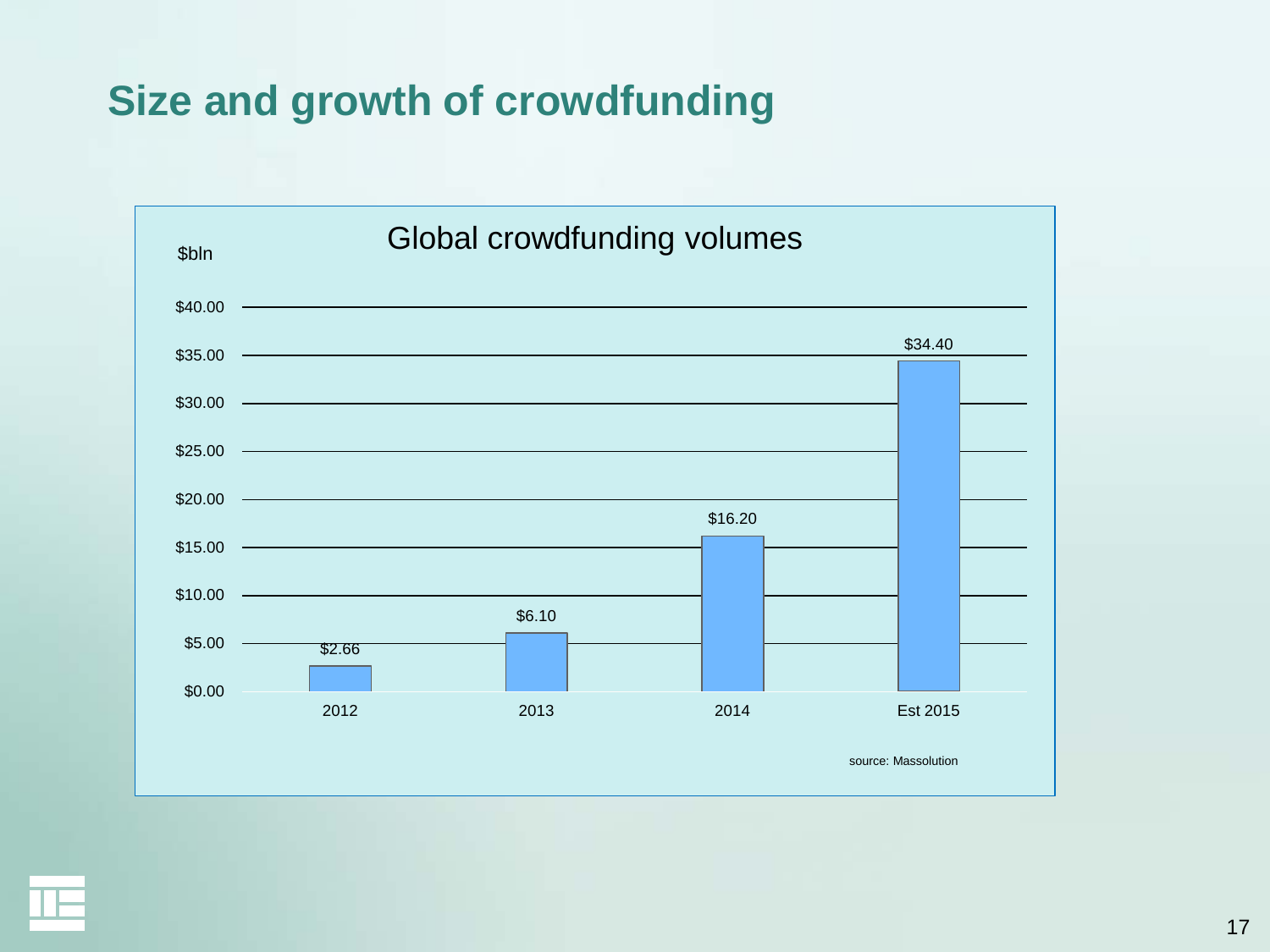### **Opportunities of crowdfunding**

- **Alternative way to fund a venture. More entrepreneurs see it as an alternative to bank loans**
- **Deeper relationship with investors. Good marketing tool to raise the profile of the firm and to pre-sell the products**
- **Valuable feedback and ideas from the crowdfunding investors**

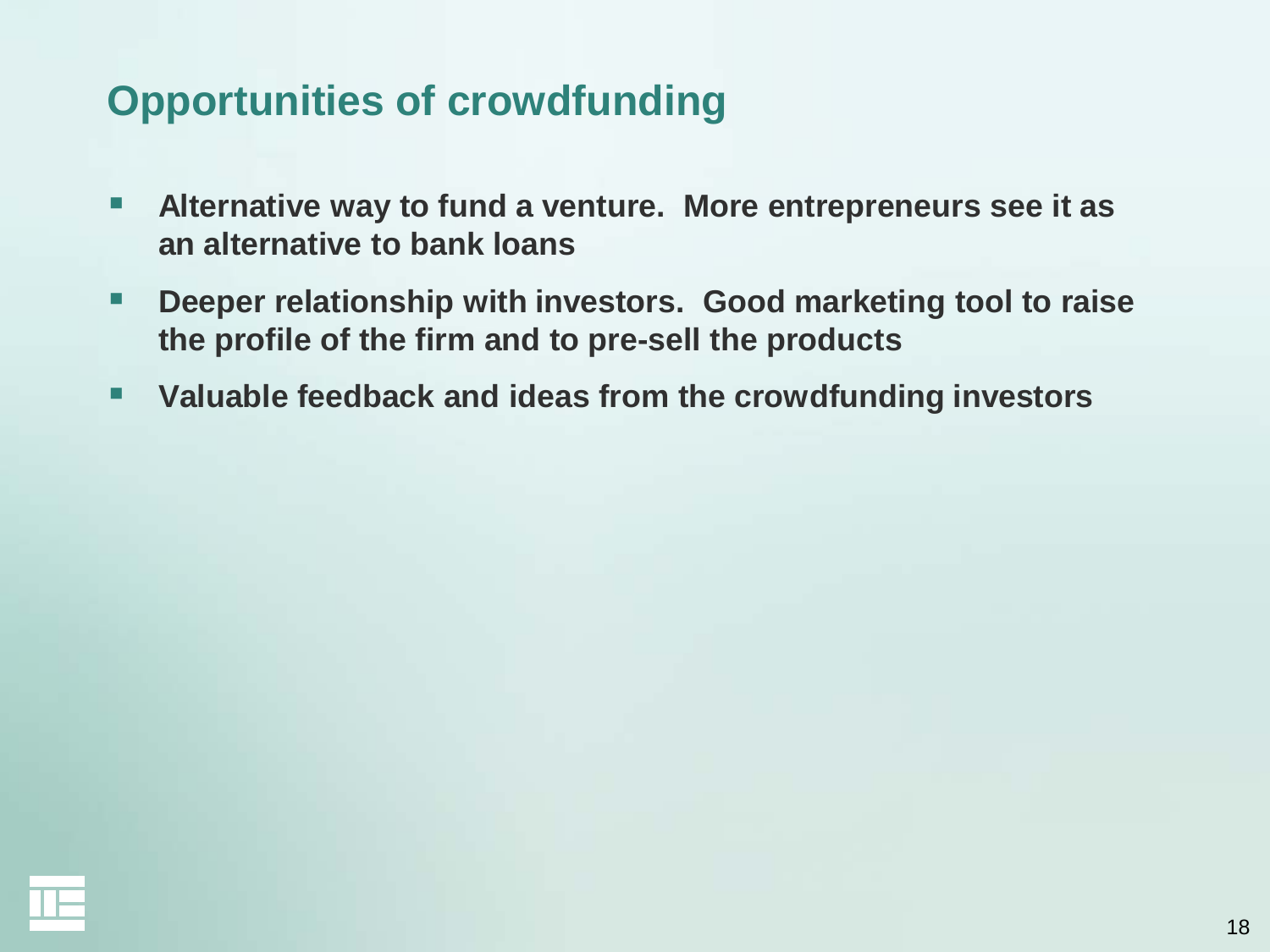## **Crowdfunding is a valuable tool for both individual and institutional investors through:**

- **Efficiency Access to data information speed up and simplifies decision making**
- **Transparency Open data and decision making comes greater transparency**
- **Market validation build institutional investors to act as lead investors or co-investors**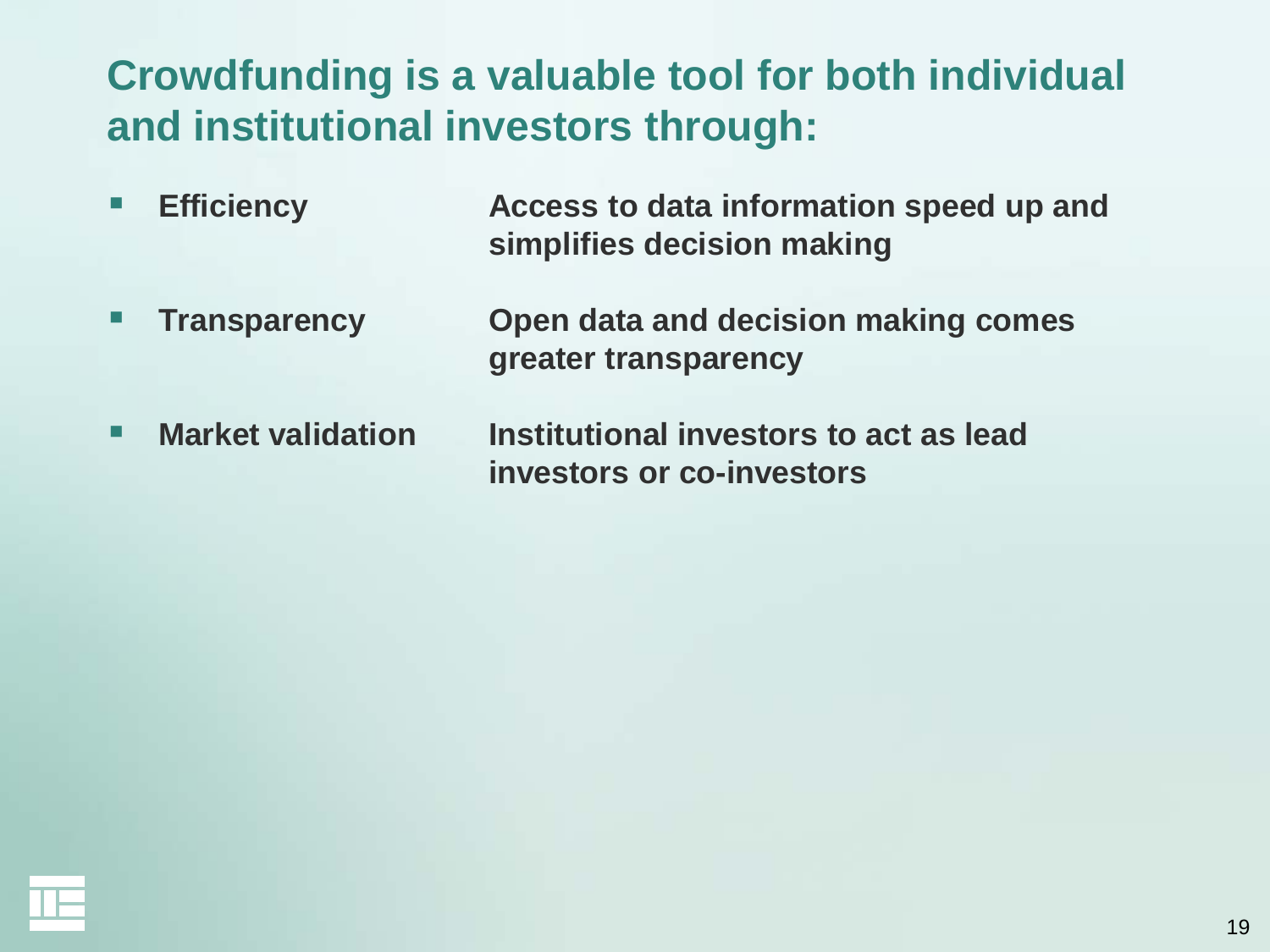**What is the impact of crowdfunding on financial intermediaries?**

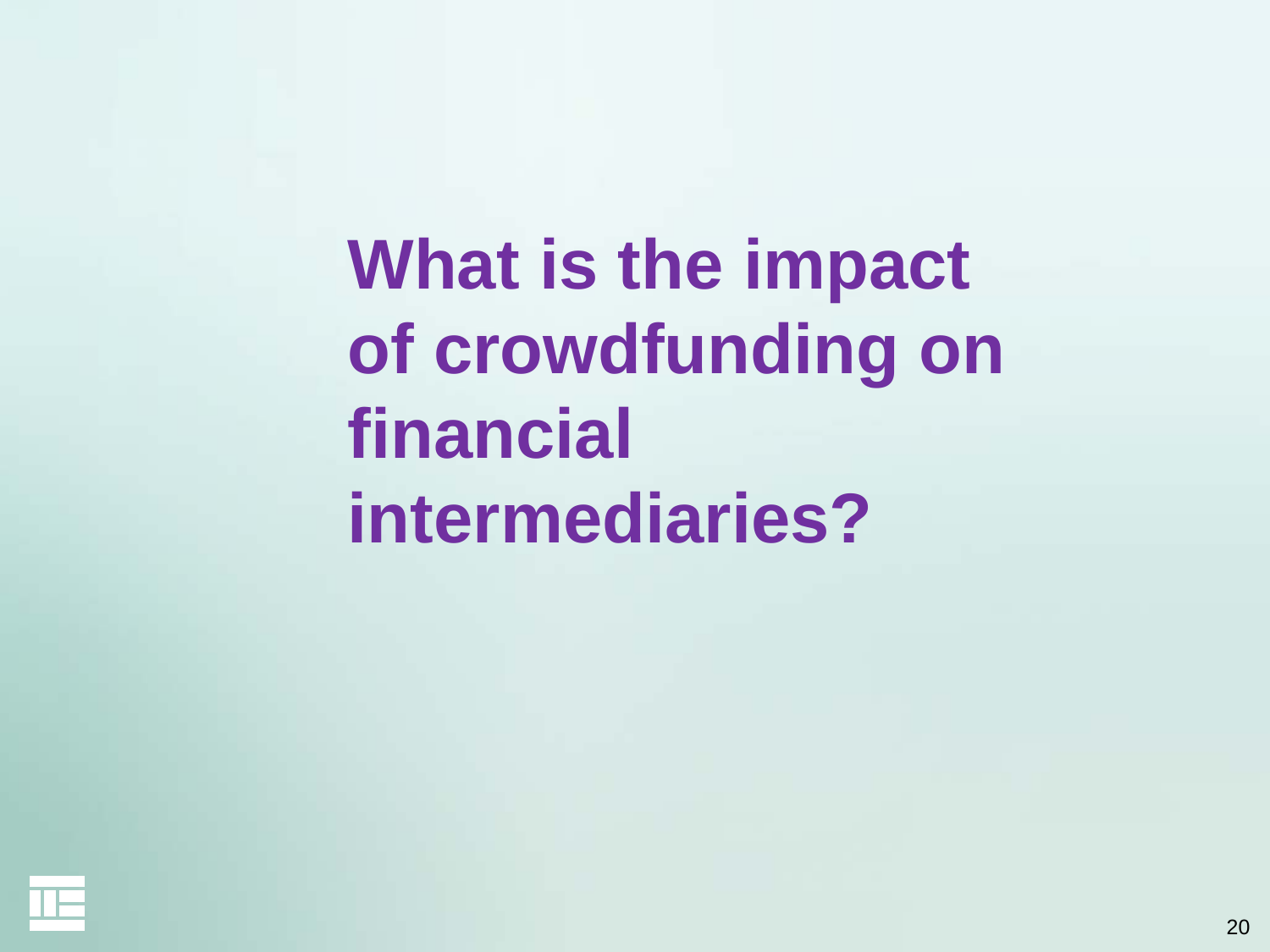#### **Part III**

#### **Ideas for the development of market-based financing**

- **Minimizing regulatory barriers to innovation such as P<sub>2</sub>P lending which provides alternative capital funding source**
- Relieving compliance burden on new entrants
- **Establishing multi-tiered equity and debt markets for companies of varying size**
- **Tailored listing requirements be introduced for dedicated equity and debt markets**
- **Encourage institutional investor demand by improving liquidity for both equity and debt markets**